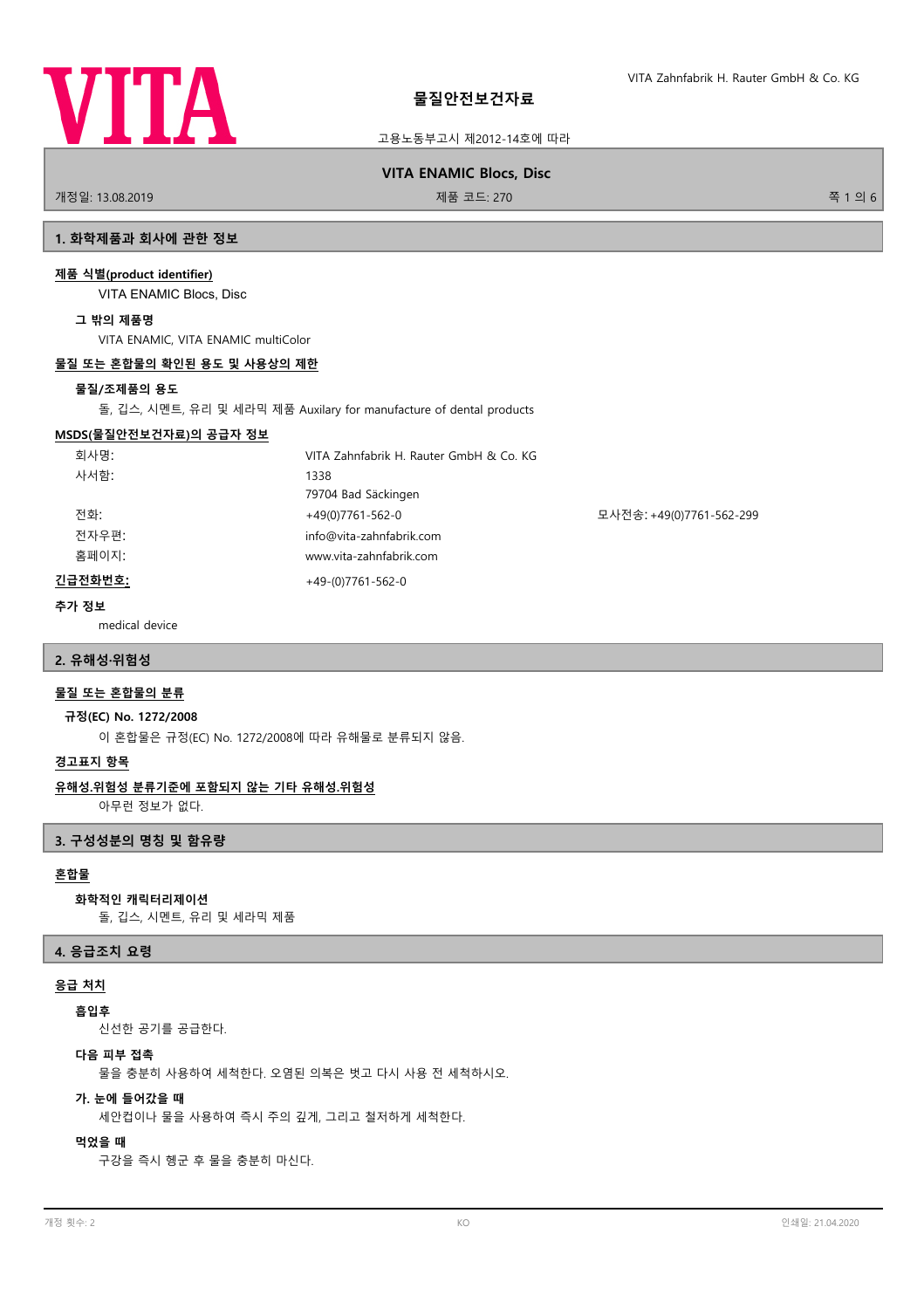

# **물질안전보건자료**

# 고용노동부고시 제2012-14호에 따라

## **VITA ENAMIC Blocs, Disc**

개정일: 13.08.2019 제품 코드: 270 쪽 2 의 6

# **가장 중요한 급성 및 지연성 증상과 영향**

아무런 정보가 없다.

#### **즉시 의료진의 진찰과 특별 치료가 필요함**

증상에 따라 치료하시오.

# **5. 폭발·화재시 대처방법**

## **소화제**

#### **적절한 소화물질**

주변 환경에 따라 소화 방법을 선택한다.

# **물질이나 혼합물로 부터 발생하는 특별한 위험**

비가연성.

#### **소방대원을 위한 정보**

화재 시: 자급식 호흡구를 착용하시오.

#### **추가 정보**

오염된 소화수는 별도로 모은다. 하수설비나 수환경에 유입되지 않게 한다.

# **6. 누출 사고 시 대처방법**

#### **개인 예방조치, 보호구 및 응급조치**

분진 발생을 피하시오. 분진을 흡입하지 마시오.

# **환경 보호 조치**

하수설비나 수환경으로 유출되지 않게 한다.

#### **정화 및 제거 방법 및 물질**

기계적으로 수집한다. 인수한 물질을 폐기물 규정에 따라 처리한다.

#### **다른 항을 참조**

안전 취급: 참조 단락 7 개인 보호구: 참조 단락 8 폐기물 처리: 참조 단락 13

#### **7. 취급 및 저장방법**

# **안전취급요령**

**안전취급 요령**

어떤 특별한 주의 조치가 필요하지 않다.

#### **화재와 폭발 예방 조치**

어떤 특별한 화재예방 조치가 필요하지 않다.

#### **피해야 하는 물질 정보를 포함한 안전 저장 조건**

컨테이너를 단단히 닫는다. **보관실 및 용기에 대한 요구 사항**

# **공동 창고 시설 관련 참고사항**

어떤 특별한 주의 조치가 필요하지 않다.

#### **8. 노출방지 및 개인보호구**

#### **제어 파라메타(control parameters)**

**노출 방지**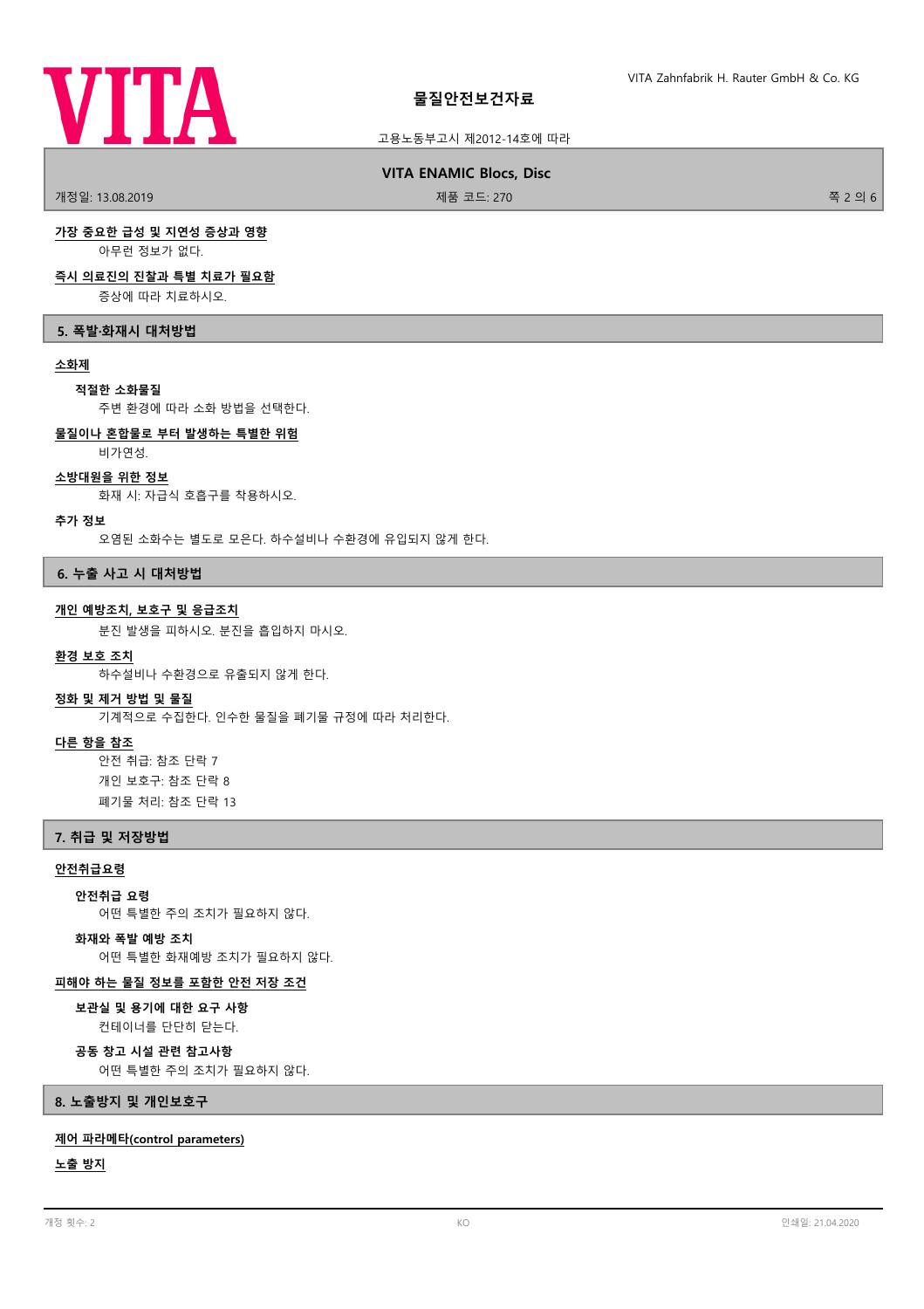

# 고용노동부고시 제2012-14호에 따라

# **VITA ENAMIC Blocs, Disc**

개정일: 13.08.2019 제품 코드: 270 쪽 3 의 6

# **보호 및 위생 조치**

오염된 의복을 벗으시오. 휴식 전과 업무 후에 손을 씻으시오. 작업장에서는 식사를 하거나 마시거나 흡연 또는 재채기를 하지 않는다.

# **눈/얼굴 보호**

보안경/안면보호구를을 착용하시오.

#### **손 보호**

화학물질을 취급할 때 CE 마크와 4자리 검사번호가 부착된 내화학성 장갑만을 착용해야 한다. 내화학성 보호장갑은 위험물질의 농도와 양, 그리고 작업장의 상황에 따라 적합한 타입을 선택해야 한다. 특별한 용도로 사용할 경우 위에서 언급한 보호장갑의 내화학성에 대하여 장갑 제조사와 명확하게 논의하는 것이 좋다.

# **보호복**

보호의의사용.

# **호흡기 보호**

환기가 잘 되지 않는 경우 호흡기 보호구를 착용하시오. 분진을 흡입하지 마시오. 중요한 위치에서는 적절한 환기와 함께 부분 배출을 한다.

# **9. 물리화학적 특성**

| 기본적 물리화학적 특성에 대한 정보 |    |                           |
|---------------------|----|---------------------------|
| 응집 상태:              | 고체 |                           |
| 색상:                 |    |                           |
| 냄새:                 | 무취 |                           |
| pH:                 |    | 확정되지 않음                   |
| 상태 변화               |    |                           |
| 녹는점:                |    | 확정되지 않음                   |
| 초기 끓는점과 끓는점 범위:     |    | ?                         |
| 인화점:                |    | $\overline{?}$            |
| 가연성                 |    |                           |
| 고체:                 |    | 확정되지 않음                   |
| 가스:                 |    | 해당없음                      |
| 폭발 속성               |    |                           |
| 이 제품은 아니다: 폭발성.     |    |                           |
| 하한 폭발 한계:           |    | 확정되지 않음                   |
| 폭발 상한 한계:           |    | 확정되지 않음                   |
| 자연발화온도              |    |                           |
| 고체:                 |    | 확정되지 않음                   |
| 가스:                 |    | 해당없음                      |
| 분해 온도:              |    | 확정되지 않음                   |
| 산화 특성               |    |                           |
| 비산화성.               |    |                           |
| 증기압:                |    | $\le$ =1100 hPa           |
| (장소 50 °C)          |    |                           |
| 밀도:                 |    | 2,00000 g/cm <sup>3</sup> |
| 수용해도:               |    | 아니오                       |
| 다른 용제에서 용해도         |    |                           |
| 확정되지 않음             |    |                           |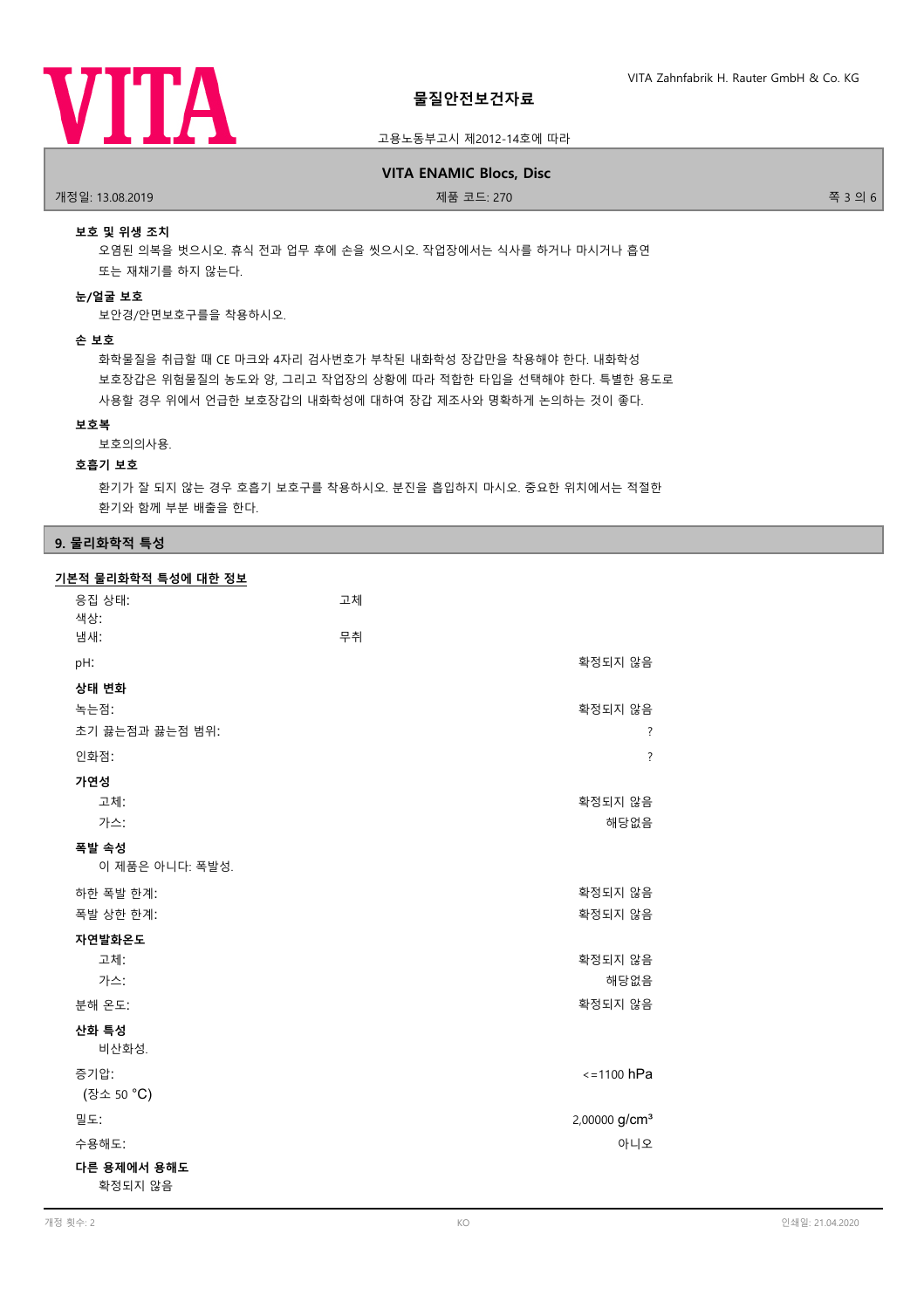

# 고용노동부고시 제2012-14호에 따라

| <b>VITA ENAMIC Blocs, Disc</b> |            |         |  |  |
|--------------------------------|------------|---------|--|--|
| 개정일: 13.08.2019                | 제품 코드: 270 | 쪽 4 의 6 |  |  |
| 분배 계수:                         | 확정되지 않음    |         |  |  |
| 증기밀도:                          | 확정되지 않음    |         |  |  |
| 증발률:                           | 확정되지 않음    |         |  |  |
| 그 밖의 참고사항                      |            |         |  |  |
| 고형 성분 함량:                      | $0.0 \%$   |         |  |  |
|                                |            |         |  |  |

# **10. 안정성 및 반응성**

# **반응성**

규정에 따라 취급 및 저장될 경우, 유해 반응이 없음.

## **화학적 안전성**

본 제품을 통상의 상온에서 저장하면 안정함.

#### **위험한 반응 가능성**

알려진 유해 반응은 없음.

#### **피해야 할 조건**

없음/없음

#### **피해야 할 물질**

아무런 정보가 없다.

#### **유해한 분해산물**

유해분해물은 알려지지 않음.

# **11. 독성에 관한 정보**

# **독성학적 영향에 대한 정보**

#### **급성 독성**

제공된 데이터에 근거해 분류 기준을 충족하지 않음.

#### **자극 및 부식작용**

제공된 데이터에 근거해 분류 기준을 충족하지 않음.

**민감화 효과**

제공된 데이터에 근거해 분류 기준을 충족하지 않음.

### **발암성, 변이원성 , 생식 독성**

제공된 데이터에 근거해 분류 기준을 충족하지 않음.

# **STOT-단일 노출**

제공된 데이터에 근거해 분류 기준을 충족하지 않음.

#### **STOT-반복 노출**

제공된 데이터에 근거해 분류 기준을 충족하지 않음.

#### **흡인 위해성**

제공된 데이터에 근거해 분류 기준을 충족하지 않음.

#### **테스트에 대한 추가 정보**

이 혼합물은 규정 (EC) No. 1272/2008 [CLP]의 의미에서 위험물질로 분류되어 있지 않다.

## **12. 환경에 미치는 영향**

# **독성**

이 제품은 아니다: 환경독성.

# **잔류성 및 분해성**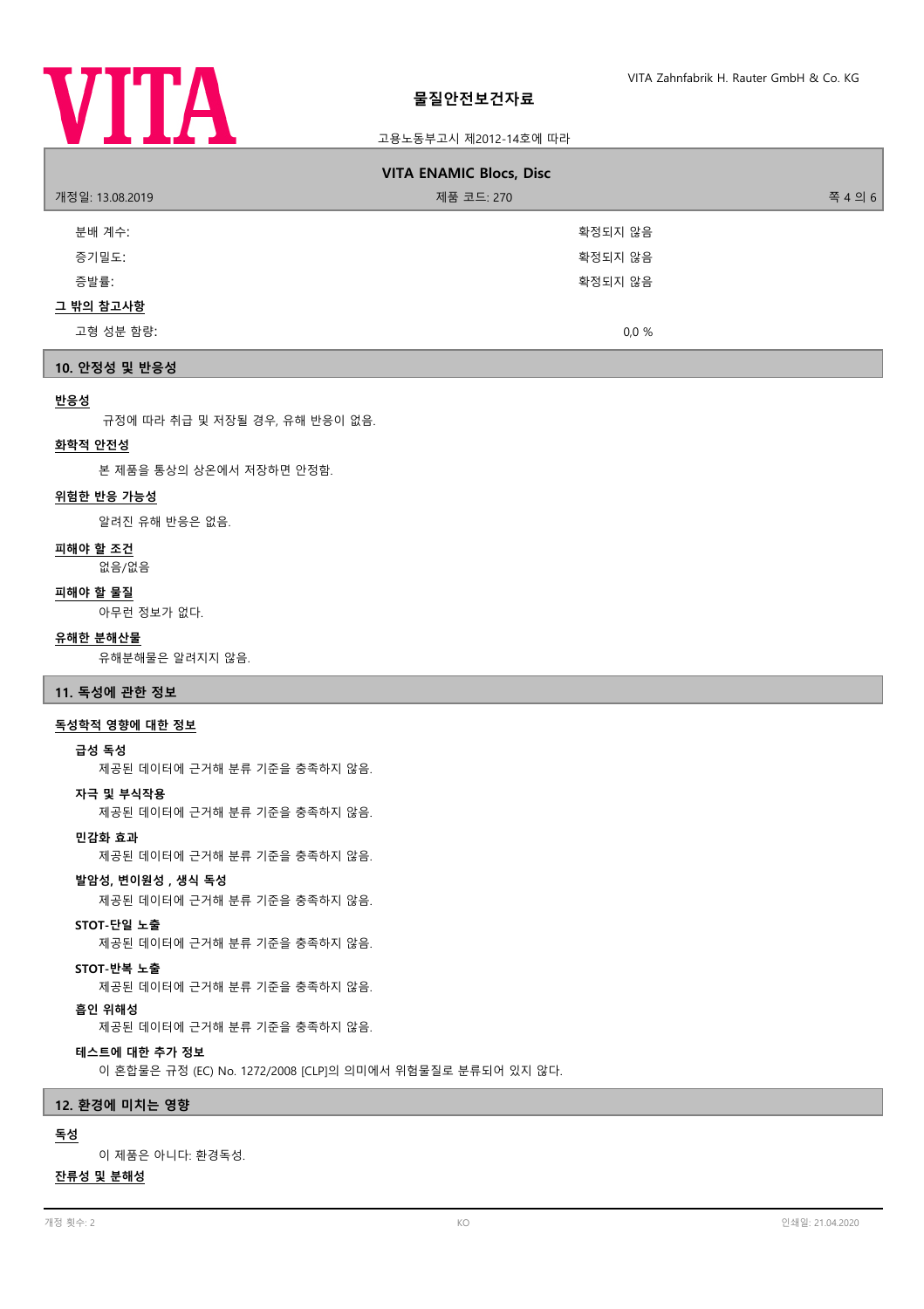# **VITA**

# 고용노동부고시 제2012-14호에 따라

# **VITA ENAMIC Blocs, Disc**

개정일: 13.08.2019 제품 코드: 270 쪽 5 의 6

이 제품은 검사를 받지 않은 제품이다.

## **생물농축성**

이 제품은 검사를 받지 않은 제품이다.

# **토양 이동성**

이 제품은 검사를 받지 않은 제품이다.

#### **기타 유해 영향**

아무런 정보가 없다.

#### **추가 정보**

환경으로 배출하지 마시오.

#### **13. 폐기시 주의사항**

#### **폐기 방법**

#### **권장사항**

하수설비나 수환경으로 유출되지 않게 한다. 폐기물은 해당 법규에 따라 폐기하시오.

**오염된 포장**

물을 충분히 사용하여 세척한다. 완전히 비운 포장재는 재활용할 수 있다.

## **14. 운송에 필요한 정보**

#### **해상 운송 (IMDG)**

| UN-번호:                                         | No dangerous good in sense of this transport regulation. |  |
|------------------------------------------------|----------------------------------------------------------|--|
| UN 적정 배송 명칭:                                   | No dangerous good in sense of this transport regulation. |  |
| <u>운송 위험 등급:</u>                               | No dangerous good in sense of this transport regulation. |  |
| <u>용기등급:</u>                                   | No dangerous good in sense of this transport regulation. |  |
| 항공 운송 (ICAO-TI/IATA-DGR)                       |                                                          |  |
| UN-번호:                                         | No dangerous good in sense of this transport regulation. |  |
| UN 적정 배송 명칭 <u>:</u>                           | No dangerous good in sense of this transport regulation. |  |
| 운송 위험 등급 <u>:</u>                              | No dangerous good in sense of this transport regulation. |  |
| 용기등급:                                          | No dangerous good in sense of this transport regulation. |  |
| <u>환경 유해성</u>                                  |                                                          |  |
| 환경에 유해함:                                       | 아니오                                                      |  |
| 사용자를 위한 특별 예방조치<br>아무런 정보가 없다.                 |                                                          |  |
| MARPOL 73/78 Annex II 및 IBC 코드에 따른 벌크(bulk) 운송 |                                                          |  |

해당없음

# **15. 법적 규제현황**

# **물질이나 혼합물에 대한 안전, 보건 및 환경 규정/법규**

# **EU 규정**

**국가 규정**

물 위험 등급(독일): - - 수질 오염을 일으키지 않는

# **16. 그 밖의 참고사항**